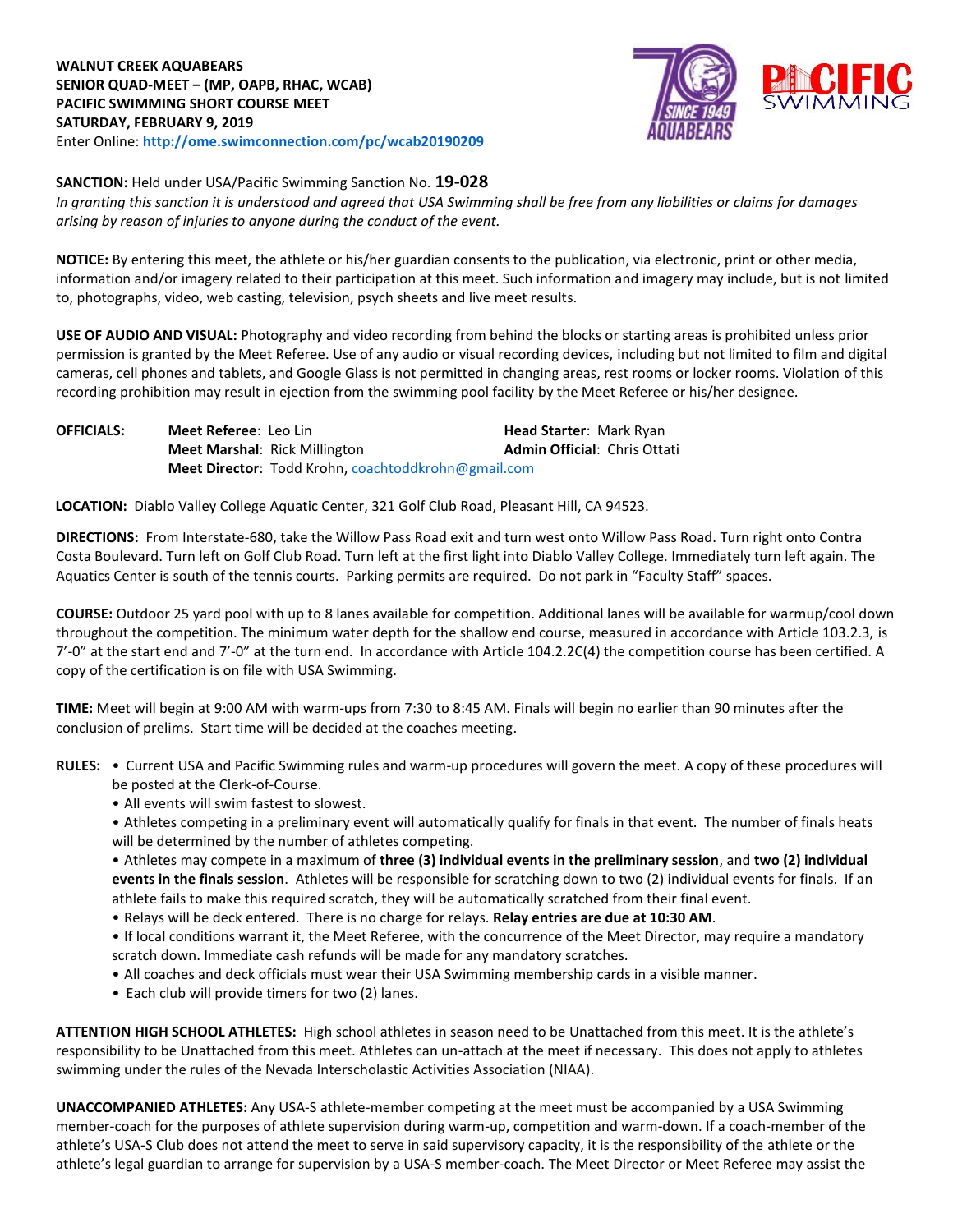athlete in making arrangements for such supervision; however, it is recommended that such arrangements be made in advance of the meet by the athlete's USA-S Club Member-Coach.

**RACING STARTS:** Athletes must be certified by a USA-S member-coach as being proficient in performing a racing start, or must start the race in the water. It is the responsibility of the athlete or the athlete's legal guardian to ensure compliance with this requirement.

**DISTANCE EVENTS:** The 1000 Free events are limited to 24 athletes per gender. It may be swum alternating women and men or combined. Decision will be made by the Meet Referee, with the concurrence of the Meet Director.

**RESTRICTIONS:** • Smoking and the use of other tobacco products is prohibited on the pool deck, in the locker rooms, in spectator

- seating, on standing areas and in all areas used by athletes, during the meet and during warm-up periods.
- Sale and use of alcoholic beverages is prohibited in all areas of the meet venue.
- No glass containers are allowed in the meet venue.
- No propane heater is permitted except for snack bar/meet operations.
- All shelters must be properly secured.
- Changing into or out of swimsuits other than in locker rooms or other designated areas is prohibited.

• Destructive devices, to include but not limited to, explosive devices and equipment, firearms (open or concealed), blades, knives, mace, stun guns and blunt objects are strictly prohibited in the swimming facility and its surrounding areas. If observed, the Meet Referee or his/her designee may ask that these devices be stored safely away from the public or removed from the facility. Noncompliance may result in the reporting to law enforcement authorities and ejection from the facility. Law enforcement officers (LEO) are exempt per applicable laws.

•Operation of a drone, or any other flying apparatus, is prohibited over the venue (pools, athlete/coach areas, spectator areas and open ceiling locker rooms) any time athletes, coaches, officials and/or spectators are present.

• Coach's canopies only will be allowed on the pool deck. Team areas can be set up on the bleachers.

**ELIGIBILITY:** • Athletes must be current members of USA-S and enter their name and registration number on the meet entry card as they are shown on their Registration Card. If this is not done, it may be difficult to match the athlete with the registration and times database. The meet host will check all athlete registrations against the SWIMS database and if not found to be registered, the Meet Director shall accept the registration at the meet (a \$10 surcharge will be added to the regular registration fee). Duplicate registrations will be refunded by mail.

• Disabled athletes are welcome to attend this meet and should contact the Meet Director or Meet Referee regarding special accommodations.

• Meet is open to all qualified athletes who will be attending high school in 2019, or older, and are registered with **MP, OAPB, RHAC, WCAB**. Athletes who are unattached, but participating with **MP, OAPB, RHAC, WCAB** are eligible to enter the meet.

• Entries with "NO TIME" will **NOT** be accepted.

**ENTRY FEES:** \$7.50 per individual event plus \$8.00 per athlete participation fee. Entries will be rejected if payment is not sent at time of request.

**ONLINE ENTRIES:** To enter online go to **http://ome.swimconnection.com/pc/wcab20190209** to receive an immediate entry confirmation this method requires payment by credit card. Swim Connection LLC charges a processing fee for this service, equal to \$1 per athlete plus 5% of the total Entry Fees. Please note that the processing fee is a separate fee from the Entry Fees. If you do not wish to pay the processing fee, enter the meet using a mail entry. **Entering online is a convenience, is completely voluntary, and is in no way required or expected of an athlete by Pacific Swimming.** Online entries will be accepted through **Tuesday, February 5, 2019.** 

**MAILED OR HAND DELIVERED ENTRIES:** Entries must be on the attached consolidated entry form. Forms must be filled out completely and printed clearly with athletes best time. Entries must be entered using the current Pacific Swimming procedure: and postmarked by midnight, **Monday, February 4, 2019**, or hand delivered by 6:30 p.m. on **Tuesday, February 5, 2019.** No late entries will be accepted. No refunds will be made, except for mandatory scratch downs. Requests for confirmation of receipt of entries should include a self-addressed envelope.

**Make check payable to:** Walnut Creek Aquabears **Mail entries or hand-deliver entries to:** Walnut Creek Aquabears, PO Box 3462, Walnut Creek, CA 94598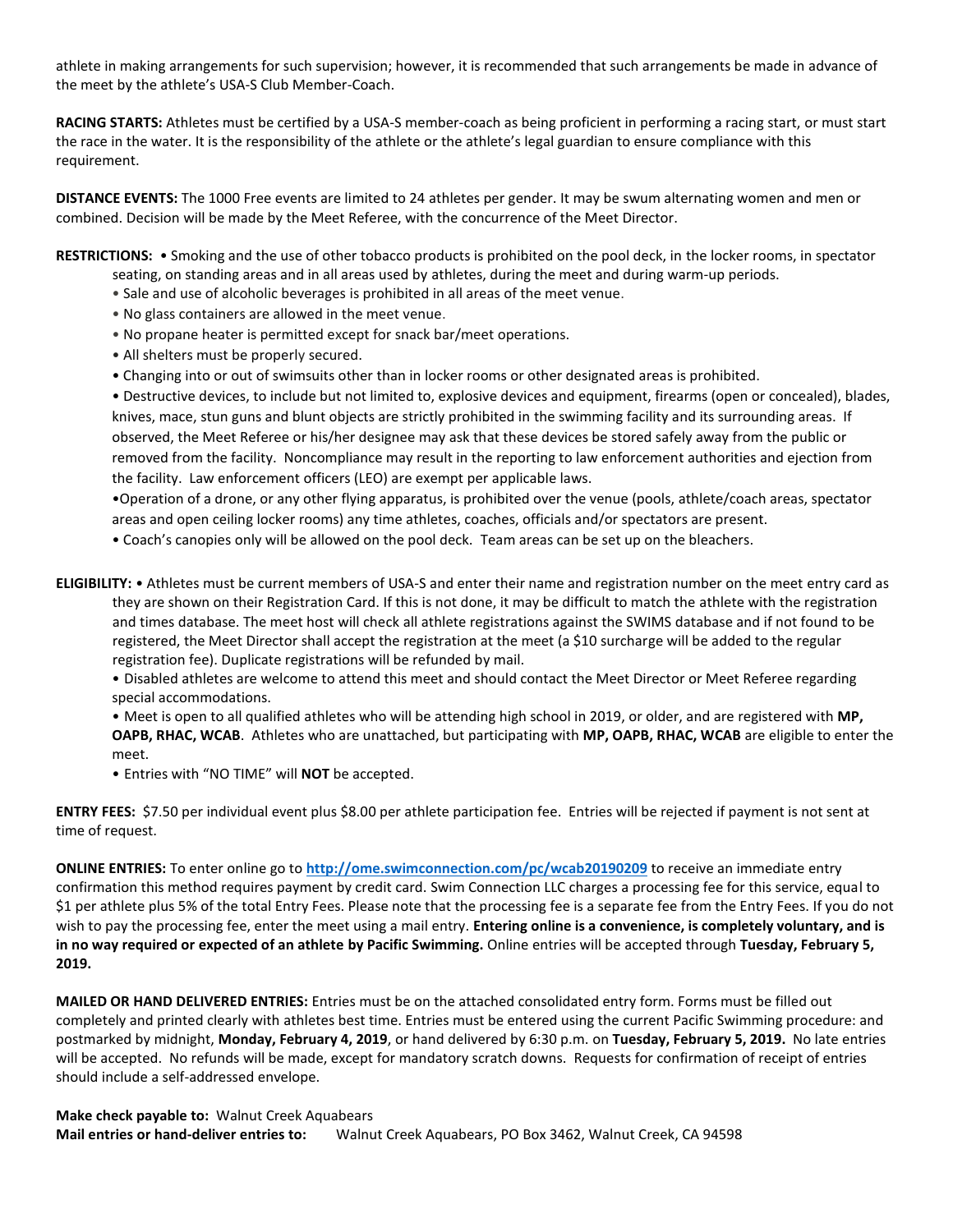**CHECK-IN: Prelims:** This session will be pre-seeded. Athletes will not be required to check in.

**Finals:** This session will be deck seeded. Athletes will be responsible for scratching down to two (2) individual events for finals. If an athlete fails to make this required scratch within 15 minutes of the conclusion of preliminaries (excluding the 1000 Free), they will be automatically scratched from their third event.

**SCRATCHES:** Any scratches for the prelim session must be emailed t[o coachtoddkrohn@gmail.com](mailto:coachtoddkrohn@gmail.com) by 12:00 p.m. on Friday, February 8.

## **AWARDS:** None.

## **ADMISSION:** Free.

**HOSPITALITY:** Light hospitality for timers. Full hospitality for coaches and officials. Lunches will be provided for coaches and working officials. There will not be a snack bar.

**SCORING:** Places in finals will be scored to the top eight (8) in each event. Individual scoring will be 9-7-6-5-4-3-2-1. Relay scoring will be 18-14-12-10-8-6-4-2.

| Girls Event # | <b>Event</b>          | <b>Boys Event #</b> |
|---------------|-----------------------|---------------------|
| 1             | *1000 Free            | $\overline{2}$      |
| 3             | **200 Medley Relay    | 4                   |
| 5             | ***200 Free           | 6                   |
| 7             | 100 Back              | 8                   |
| 9             | 100 Breast            | 10                  |
| 11            | 200 Fly               | 12                  |
| 13            | 50 Free               | 14                  |
| 15            | ***100 Free           | 16                  |
| 17            | 200 Back              | 18                  |
| 19            | 200 Breast            | 20                  |
| 21            | <b>500 Free</b>       | 22                  |
| 23            | 100 Fly               | 24                  |
| 25            | 200 IM                | 26                  |
| 27            | ** *** 200 Free Relay | 28                  |

## **ORDER OF EVENTS**

\*The 1000 Free, is a timed final event, and will swim in the prelims session only.

\*\*The 200 Medley Relay and 200 Free Relay will be swum in finals only.

\*\*\*In prelims, there will be a 10 minute break before the start of event 15. In finals, there will be a 10 minute break before the start of event 5, 15, 27. Additional breaks may be requested at the coaches meeting.